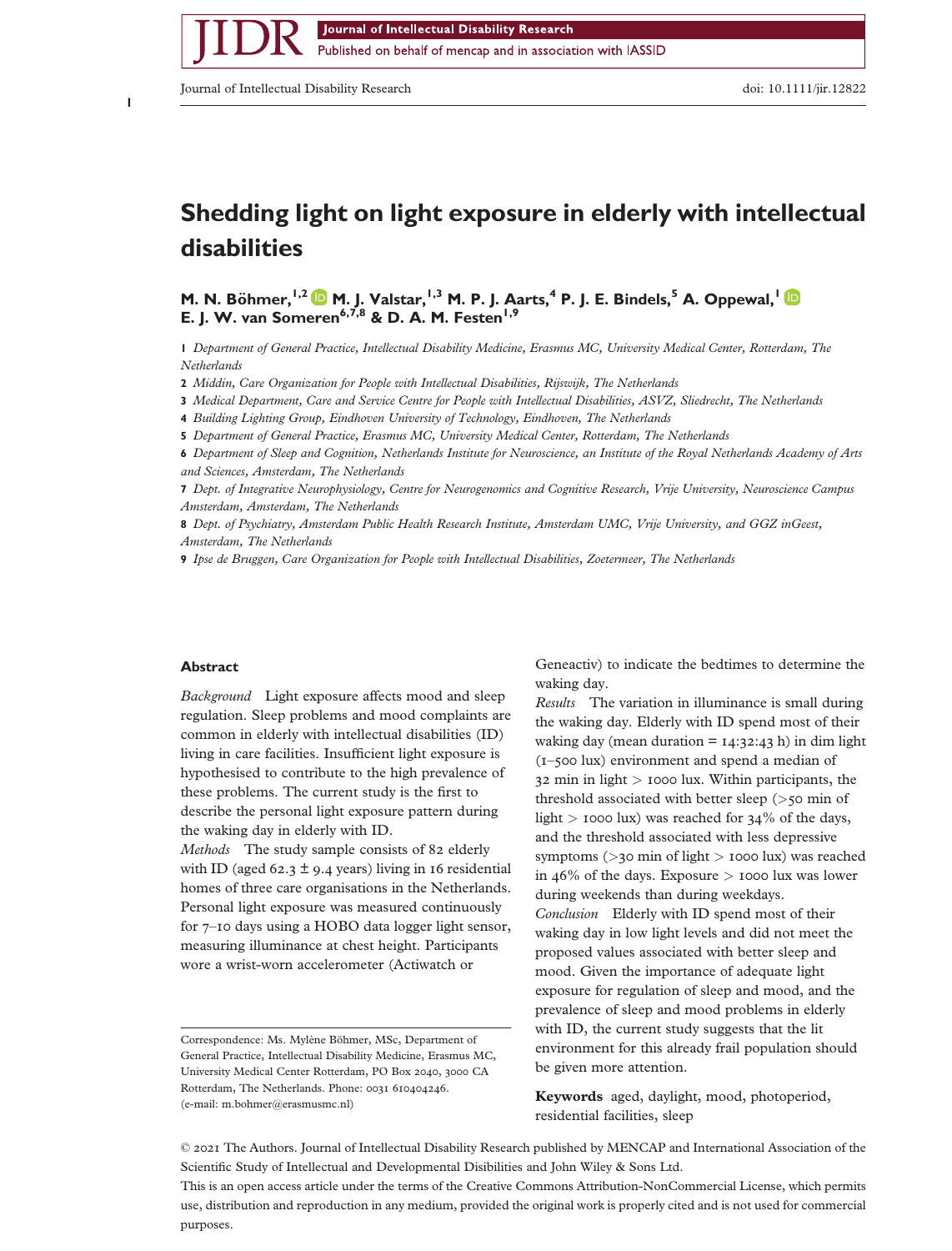## **Introduction**

Light is as important to perceive the world, as it is to regulate human physiology and behaviour. Daylight is the strongest time cue for the circadian rhythm (Duffy *et al*. 1996), a rhythm of about 24 h apparent in most human physiological processes and behaviour. Examples of processes and behaviours with a circadian rhythm are the sleep–wake rhythm, mood and performance (Minors and Waterhouse 1981). The right amount of ocular light exposure and timing of the light exposure is essential for synchronisation of the circadian rhythm. Insufficient ambient light or wrongly timed light exposure pushes the internal circadian rhythm out of sync with the external day– night rhythm, suggested to be associated with sleep and mood complaints (Luik *et al*. 2015).

In the general population, exposure to high illuminances is associated with positive affect (aan het Rot *et al*. 2008), less depressive symptoms (Espiritu *et al*. 1994; Figueiro *et al*. 2017), less sleep disturbances and overall better emotional well-being and quality of life (Grandner *et al*. 2006). People who were exposed to at least 30 minutes of illuminances above 1,000 lux on a daily basis, experienced fewer depressive symptoms compared to people exposed to less illumination (Espiritu *et al*. 1994). Elderly who were exposed to at least 50 minutes of light *>*1,000 lux per day, slept more efficient (Aarts *et al*. 2018). Beneficial effects of light exposure on health are evidenced by the effect of bright light therapy in the treatment of mood and sleep problems (Golden *et al*. 2005; Van Maanen *et al*. 2016).

In elderly with intellectual disabilities (ID), the prevalence of sleep problems is 72% (van de Wouw *et al*. 2013a), and the prevalence of depressive symptoms is 16.8% (Hermans *et al*. 2013). Despite the growing knowledge about the effects of light exposure on sleep and mood, care organisations for people with ID are often poorly lit. Jelluma *et al*. (2012) compared the lighting in these care organisations to the European lighting guideline for safety and optimal visual functioning in the working environment (EN 12464-1:2003). It was concluded that lighting in care facilities for people with ID reached the recommendations from the guideline only in 3.3% to 6.5% of the measurement (Jelluma *et al*. 2012). Jelluma *et al*. (2012) measured illumination within the living space in the context of

the visual performance. However, in the context of regulation of circadian rhythms, measuring personal light exposure directly on the residents is needed as the effects of insufficient lighting to trigger the biological system in the living environment can be compensated by light exposure outside the living environment.

The current study aims to describe the continuously measured personal light exposure pattern during the waking day in elderly with ID living in care facilities. In addition, we explore whether elderly with ID are exposed to light levels associated with better mood (30 min > 1000 lux daily) and sleep (50 min *>* 1000 lux daily). With this study, we pave the way for further research on insufficient light exposure as a possible factor in the development of depression and sleep problems in elderly with ID.

## **Methods**

# Study design and setting

The data presented here consist of data collected during two studies. The first study assessed the light exposure in elderly with ID and was conducted between October 2015 and April 2016. The second study was an intervention study on the effect of ambient light on circadian sleep–wake rhythm, sleep and mood in elderly with ID and was conducted between October 2017 and June 2018. Of this latter study, only data on personal light exposure during the first baseline measurement that took place between October and December 2017 were used.

Data of both studies were used to construct a data set that follows a cross-sectional research design. The data were collected within three care organisations (Middin, ASVZ and SWZ) in collaboration with our department. The three care organisations service approximately 12 200 clients with borderline to profound ID in the Netherlands.

Participants were recruited from group homes (central residential setting or community-based home) for elderly with ID. Living in these group homes, clients each have their own bedroom or apartment. Meals are consumed in the communal living area. Some clients take part in in-home activities during the day or go to day care facilities or other residencies. In the first study, clients were recruited from 14 group homes: 10 of Middin, 3 of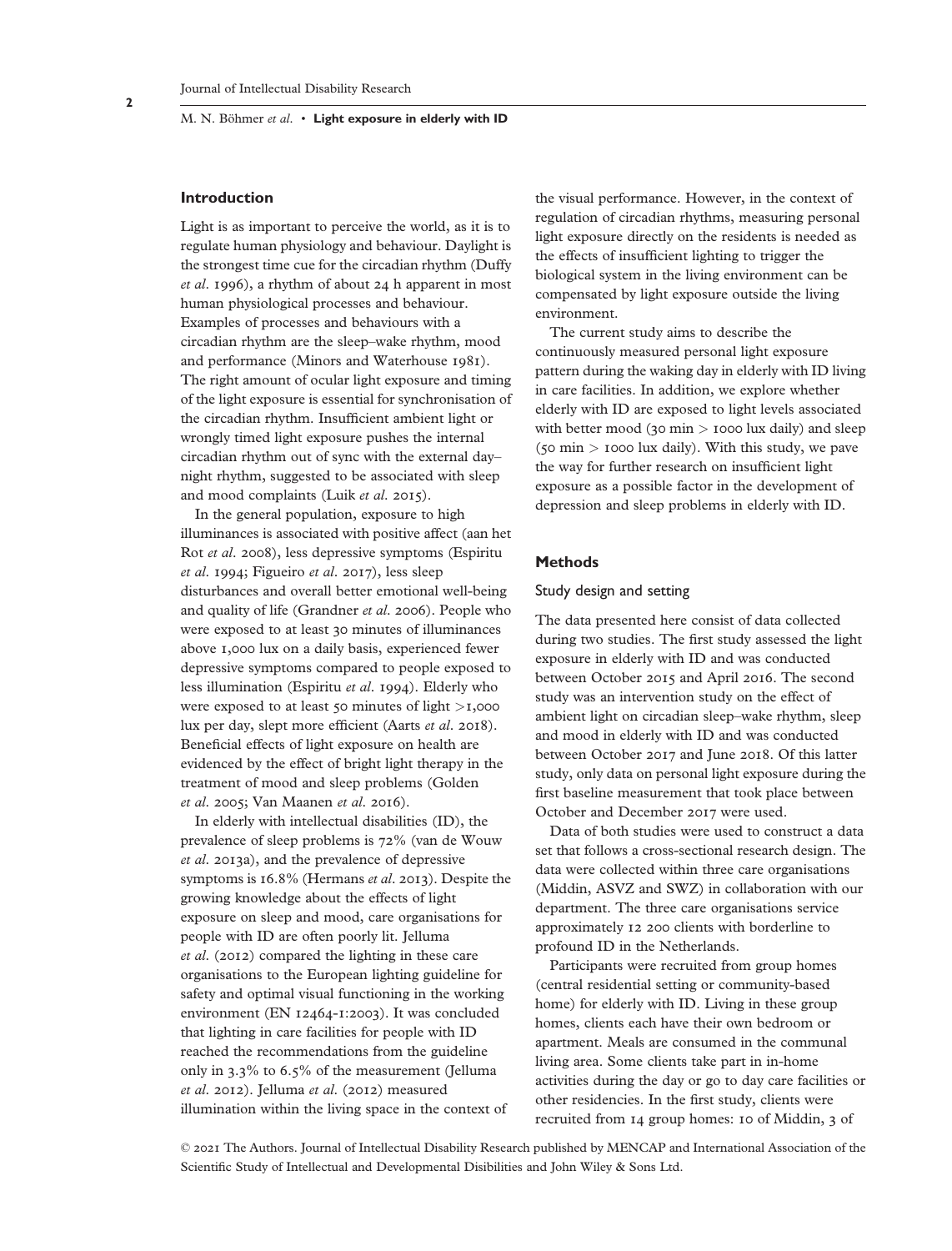SWZ and 1 of ASVZ. For the second study, clients were recruited from six group homes of Middin; of which four homes also participated in the first study (duplicate inclusions were excluded). A total of approximately 220 clients lived in these 16 residential homes.

## Inclusion criteria

Inclusion criteria for the first study were (1) aged 50 years or older; (2) mild, moderate, severe or profound ID and (3) living in one of the 16 selected residential homes for people with ID. Clients known to be seriously/terminally ill or not able to appropriately handle the light measurement instruments used in this study were excluded from participation. No further exclusion criteria were applied.

Two alterations were made in the inclusion criteria of the second study; first, we lowered the minimum age to 40 years in order to reflect the population of group homes better. Second, in order to guarantee exposure to the intervention studied in the second study, the following criterion was added: residents were eligible to participate if they spend at least 1 h daily in the central living room, of which a minimum of 30 min between 07.00 h and noon.

## Ethical approval and informed consent procedure

The Medical Ethical Committee of the Erasmus Medical Center Rotterdam made an exemption for a comprehensive application for both studies (MEC-2015-472 and MEC-2017-467). In both studies, based on the indication of the behavioural therapist of competence to give consent, either the clients or their representative signed informed consent.

# **Measurements**

## Waking day

Waking day was determined using actigraphic estimates of bedtimes and get-up times. In both studies, participants wore a watch-like actigraphy device designed to measure sleep and wakefulness based on the amount of movement activity. In study 1, participants wore the Actiwatch 2 (Mini Mitter, Respironics Inc., Bend, Oregon, USA), and in study 2, the Geneactiv (Activinsights, Kimbolton, UK).

The Actiwatch 2 was found to be valid and reliable to use in elderly with ID (van de Wouw *et al*. 2013b). The Geneactiv was not validated in elderly with ID but was found to be valid and reliable in adults from the general population (Esliger *et al*. 2011). Data from both accelerometers are well comparable (te Lindert and Van Someren 2013). The Actiwatch was set to sum activity counts for 1-min epochs and the high sensitivity setting (20 counts per epoch), the Geneactiv was set to measure activity in 100 Hz. Raw data from the accelerometers were analysed to calculate the bedtimes using the Actant – Activity Analysis Toolbox (te Lindert and Van Someren 2013).

Three timeframes were defined: 'Waking day' as the period between final wake time and sleep onset time, 'Morning' as the 4 h after wake time and 'Evening' as the 4 h prior to sleep onset time.

## Light exposure

To measure personal daily light exposure, participants wore a light sensor (HOBO data logger, Onset, New England, USA) on a necklace. The light sensor measured illuminance in lux in 1-min epochs. For reference, horizontal illuminance in a restaurant is about 20 lux, at home around 50 lux and offices are between 300 and 1000 lux depending on whether and where the windows are located. Outdoor horizontal illuminances are over 3000 lux on a cloudy day and can reach up to 100 000 lux on a sunny day.

As the light sensor is good at detecting relative change in illuminances, but not necessarily for absolute measurement of illuminances (Onset Computer Corporation 2018), each HOBO data logger was calibrated to sunlight using a calibrated illuminance meter (Hagner E4X, Solna, Sweden). This calibration provided an individual calibration factor for each HOBO, which was used to correct the measured data.

Zero-values in illuminance during the waking day were considered a result of the light sensor being covered with clothing. Zero-values were not random, as the chance of the light sensor being covered would increase if the participant was outside wearing a jacket over the light sensor. Therefore, zero-values during the day were interpreted as missing values.

In order to reduce the impact of a single minute of extreme illuminances (i.e. *>*10 000 lux), the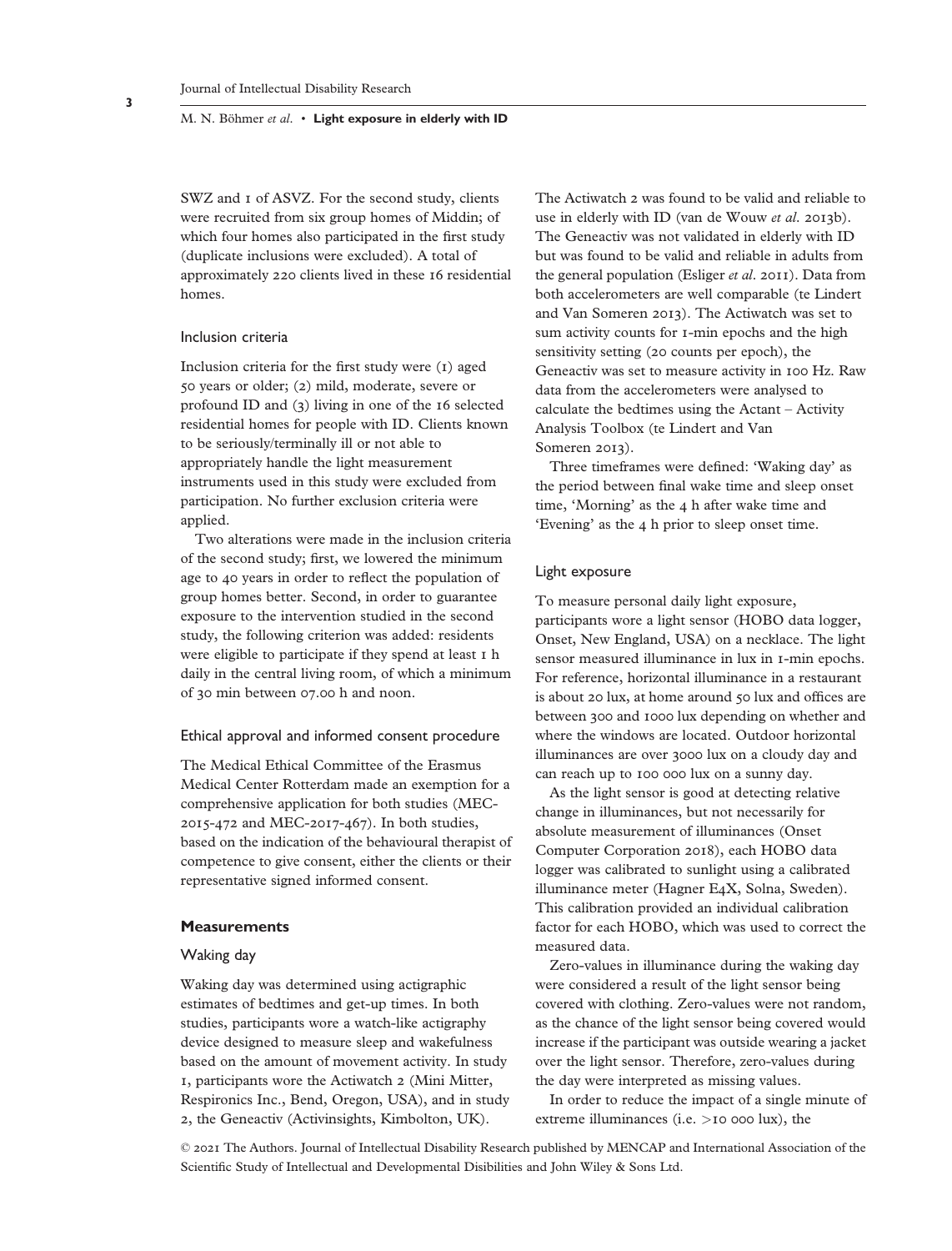illuminance in lux was logarithmical transformed to illuminance in log lux.

## Demographics and health status

Besides registration of sex and age, the level of ID was obtained from behavioural therapists' record and was classified as borderline  $(IQ 70-85)$ , mild  $(IQ 55-70)$ , moderate (IQ 35–55), severe (IQ 25–35) or profound (IQ *<* 25). Professional caregivers filled out questionnaires on the activities of daily living (ADL) and mobility of the participant. Basic ADL was assessed with the Barthel Index (Mahoney and Barthel 1965). The Barthel Index consists of 10 items (e.g. feeding, dressing and toilet use), and the total score ranges from 0, completely dependent, to 20, completely independent. Psychometric properties (validity, test–retest reliability, sensitivity and clinical utility) of the Barthel index are good (Gresham *et al*. 1980; Wade and Hewer 1987; Wade and Collin 1988; Green *et al*. 2001).

Instrumental ADL (IADL) were assessed with the Lawton index (Lawton and Brody 1969), consisting of eight items (e.g. telephone use, food preparation and finances). The total Lawton score ranges from 8 (completely dependent) to 33 (completely independent). Based on validation studies in hospitalised older adults (Buurman *et al*. 2011) and older adults with dementia (Albert *et al*. 2006), it is considered a suitable instrument to use in elderly with ID.

Professional caregivers provided information about the mobility of participants inside the house, at work or school, and outside in a protected and unprotected area. The given answers were then converted into 'independent', 'with support' or 'wheelchair' (Oppewal *et al*. 2014).

## Procedure

In the first study, participants were instructed to wear the light sensor and accelerometer for 10 consecutive days; in the second study, they wore the instruments seven consecutive days.

The light sensor was worn as a necklace on the chest between waking up in the morning and bedtime. Participants were instructed to wear the light sensor over their clothing; they were assisted in doing so by their caregivers. The accelerometer was worn on the

non-dominant wrist. Participants did not receive compensation for their participation.

## Statistical analyses

Analyses were performed with the Statistical Package for Social Sciences (SPSS) Version 25 (IBM Corporation, New York).

#### *Selection of participants*

In case of overlapping participants in the two studies, data of the first measurement that provided raw light exposure data were included in this data set.

#### *Missing values*

Following previous studies (Goulet *et al*. 2007), only timeframes with *<*25% missing data were included in the present analyses to present the most representative and reliable data.

# *Demographics and health status*

Demographics of participants that did and did not provide valid data (at least one timeframe with *<*25% missing values) were compared using independent *t*-tests for continues variables, and  $\chi^2$  tests for categorical variables. For participants with valid data, demographics and light exposure between the two studies were compared using independent *t*-tests for continues variables and  $\chi^2$  tests for categorical variables.

## *Illuminance pattern*

In participants who provided at least one waking day with valid data, the average illuminance (log lux) per minute over all valid waking days was calculated, which was used to calculate the average illuminance per hour. Next, we averaged the illuminance per hour over all participants. Illuminance in log lux was converted back to lux before the graph was created.

## *Average illuminance during timeframes*

Average illuminance (log lux) per timeframe (waking day, morning and evening) was calculated, and possible differences between illuminance per timeframe were studied using a one-way analysis of variance (ANOVA). Log lux was transformed to lux for presentational purposes.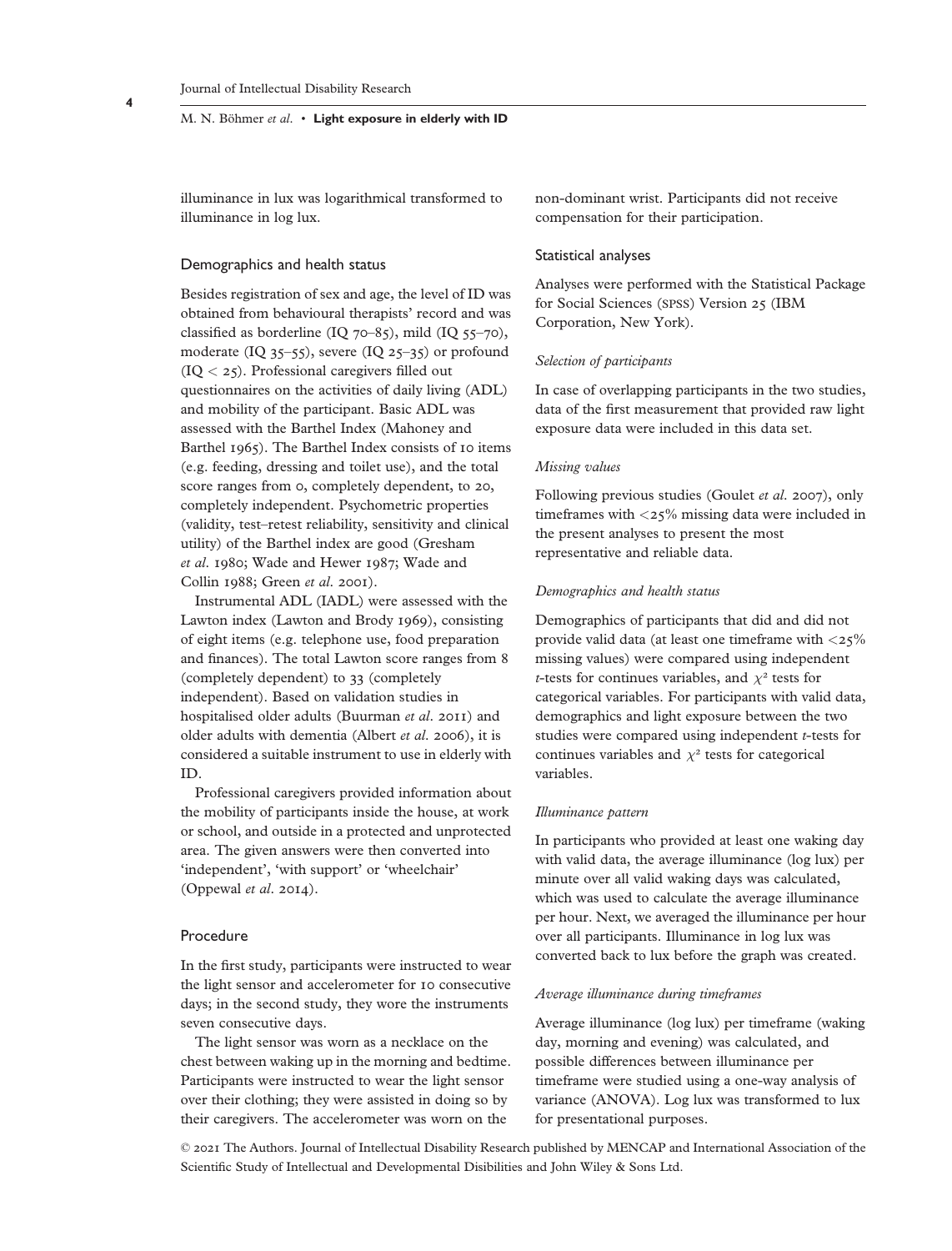#### *Categorised illuminances during timeframes*

In participants who provided at least one timeframe (waking day, morning or evening) with valid data, the minutes spend at each illuminance category (1–100, 101–500, 501–1000 and *>*1000 lux) were summed. As data were not normally distributed, for each timeframe, the median and interquartile range of minutes spend in each category are presented.

# *Light exposure, level of intellectual disabilities and level of independency*

Differences in average light exposure and illuminance categories in all timeframes over level of ID and level of independency (ADL, IADL and mobility) were tested. Regression analyses were used for the continuous outcomes Barthel scores and Lawton scores, and one-way independent ANOVAs were used for categorical outcomes level of ID and mobility. Analyses of light exposure and demographics during the waking day were corrected for duration of the waking day.

#### *Exposure thresholds associated with sleep and mood*

We calculated per participant the percentage of waking days that the threshold of 50 min *>*1000 lux was met, which was found to be associated with better sleep efficiency in elderly (Aarts *et al*. 2018). Percentage of days the threshold was met was averaged over all participants. We studied the threshold of at least 30 min of light exposure *>* 1000 lux, which was associated with less depressive symptoms (Espiritu *et al*. 1994), in the same manner as the threshold for sleep efficiency.

#### *Illuminance during week and months*

Average log-transformed illuminance per timeframe for week and weekend days were compared using an independent *t*-test. Time spend in each category for waking day during week and weekend days were compared using multivariate general linear model (GLM), correcting for duration of the waking day. Light exposure categories for morning and evening during week and weekends days were compared using one-way independent ANOVAs. The amount of timeframes that met the prespecified thresholds related to sleep efficiency and depressive symptoms during the week and weekend were compared using *χ*² tests. Light exposure *>*1000 lux during the waking day over months was compared using multivariate GLM, correcting for duration of the waking day. Light exposure *>*1000 lux for morning and evening over months was compared using GL<sub>M</sub>

## **Results**

# Demographics and health status

Inclusion of participants and selection of data is shown in Fig. 1. A total of 48 women and 34 men participated, with an average age of 62.3 years  $(SD = 9.4$  years) (Table 1). Participants with and without valid data did not differ based on age, sex, level of ID and mobility. Participants without data had a higher ability to perform basic ADL

 $(t(77) = 2.004, P = 0.049).$ 

Participants with data from the two studies did not differ based on age, sex, basic ADL and mobility (Table S4). Participants in the second study had a lower ability to perform instrumental ADL (*t*  $(44) = -5.58206$ ,  $P = 0.000$ ). Data on level of ID were missing for most of the participants in the first study. The studies did not differ based on the amount of valid data each participant provided (study 1: 4.05 waking days, study 2: 2.7 waking days,  $P > 0.10$ ). Studies did not differ based on the average illuminance over the timeframes and illuminance in categories for waking day and evening. In the second study, mornings had more missing values (study 1; mdn 20 min, study 2; mdn 31 min, *P* = 0.02) and participants spend less time in *>*1000 lux during the morning (study 1; mdn 8 min, study 2; mdn 2 min,  $P = 0.03$ .

On average, participants provided illuminance data of 2.40  $\pm$  2.58 waking days, 3.21  $\pm$  2.47 mornings and 2.00 ± 2.41 evenings. Sleep onset time was on average  $22:01:15 \pm 01:12:49$ , and final wake time was 8:09:53  $\pm$  01:16:23. The duration of a waking day was on average  $14:32:43 \text{ h} \pm 02:39:11 \text{ h}.$ 

# Light exposure, level of intellectual disabilities and level of independency

None of the light exposure outcomes were associated with level of ID and (instrumental) ADL. Participants who need support to be mobile are exposed to 56 min less of light  $>1000$  lux ( $P = 0.025$ ) and 209 min more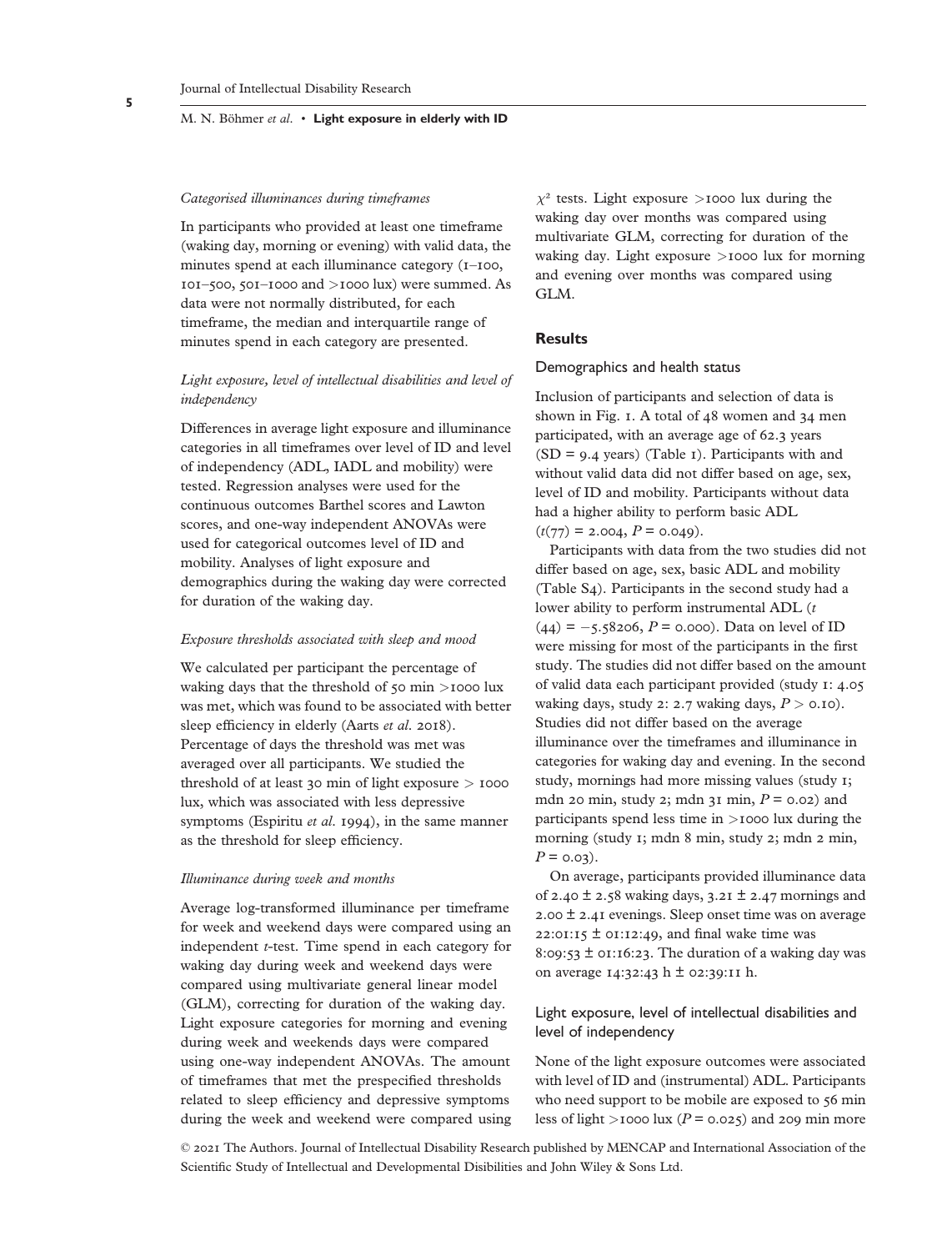

**FIGURE 1.** Flowchart inclusion of participants and selection of data.

**Table 1** Participant characteristics of the total study group, comparison of participants with and without valid accelerometer and light exposure data for the timeframe analyses

| Characteristic           |             | Overall         | %    | Participants with valid data | Participants without valid data | P        |
|--------------------------|-------------|-----------------|------|------------------------------|---------------------------------|----------|
| N                        |             | 82              |      | 48                           | 34                              |          |
| Sex, n                   | Female      | 48              | 59   | 29                           | 9                               | 0.68     |
|                          | Male        | 34              | 41   | 19                           | 15                              |          |
| Age in years, mean (SD)  |             | 62.28(9.4)      |      | 60.98(9.16)                  | 63.97 (9.83)                    | 0.13     |
| Level of $ID, n$         | Mild        | 12              | 14.6 | 9                            |                                 | 0.08     |
|                          | Moderate    | 30              | 36.6 | 13                           | 17                              |          |
|                          | Severe      |                 | 1.2  | 0                            |                                 |          |
|                          | Unknown     | 39              | 47.6 | 26                           | 13                              |          |
| Barthel score, mean (SD) |             | 13.82(6.0)      |      | 12.69(6.31)                  | 15.40(5.35)                     | $0.049*$ |
| Lawton score, mean (SD)  |             | 8.22(5.75)      |      | 7.26(6.31)                   | 9.72(4.16)                      | 0.051    |
| Mobility, n              | Independent | 53              | 64.6 | 30                           | 23                              | 0.20     |
|                          | Support     | $\overline{10}$ | 12.2 | 4                            | 6                               |          |
|                          | Wheelchair  | 16              | 19.5 | 12                           | 4                               |          |
|                          | Missing     | 3               | 3.7  |                              |                                 |          |

\* Independent *t*-test for continues variables, *χ*² test for categorical variables, significance at *P* = 0.05.

light of 501–1000 lux ( $P = 0.000$ ) during the waking day, of which 62 min during the morning  $(P = 0.000)$ , than independently mobile participants. Despite the

difference in distribution of light exposure over categories, average light exposure in lux did not differ over the mobility categories.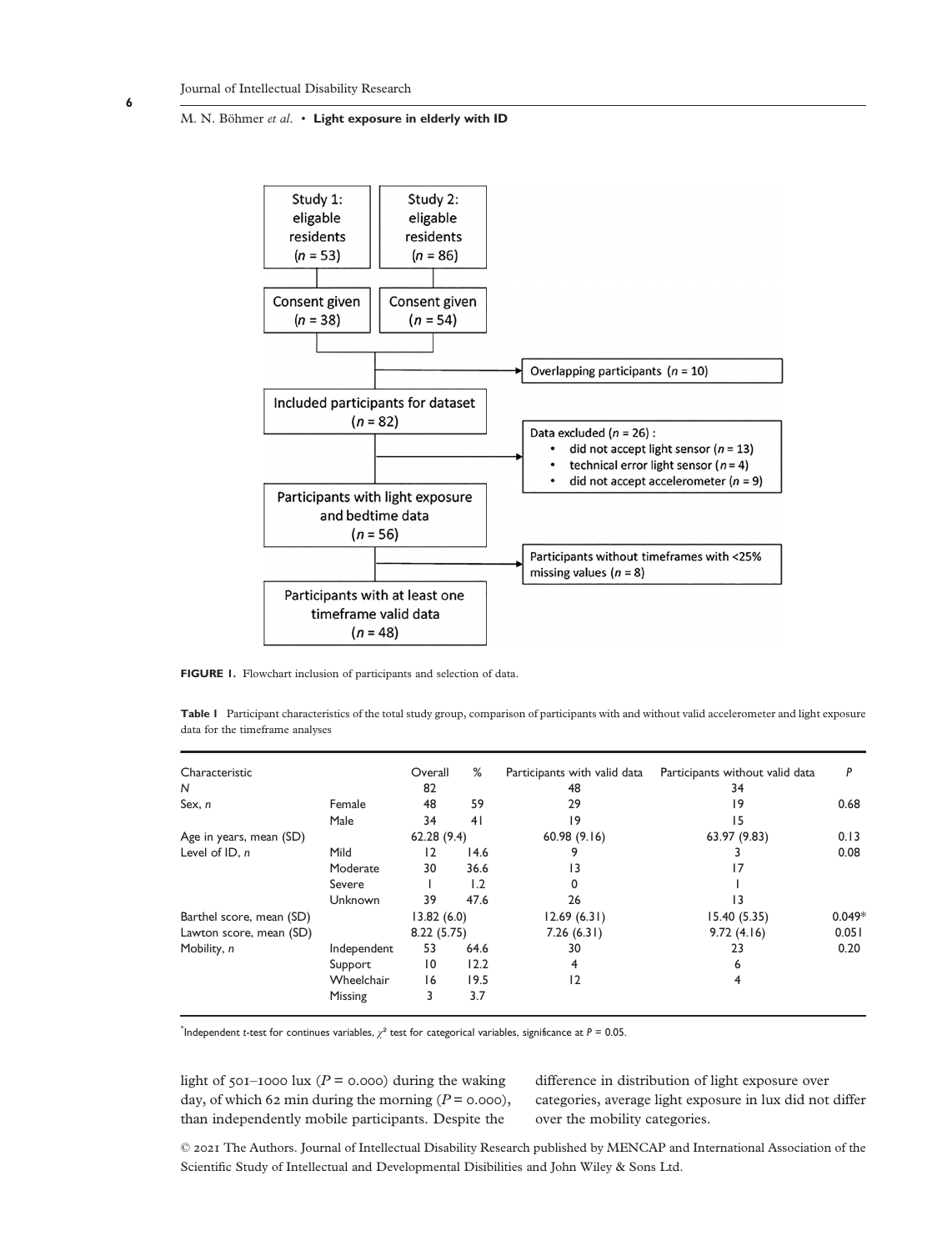#### Journal of Intellectual Disability Research

#### M. N. Böhmer *et al*. • **Light exposure in elderly with ID**

#### *Illuminance pattern*

In Fig. 2, the illuminance pattern of the waking day of the participants is shown. Between 06.00 and 07.00 h, there was a dip in illuminance. Further inspection of the data showed that the higher values around 06.00 h are due to four participants that woke up early and were exposed to illuminances between 300 and 500 lux. Around 07.00 h, other participants woke up and were exposed to lower illuminances, which explains the drop in average illuminances around that time.

The plateau of illuminance was between 11.00 and 14.00 h; after 14.00 h, the illuminance slowly decreased to a dip around dinner at 17.00 h. After dinner time, the illuminance increased again up till 22.00 h, which is explained by six participants with exposure to illuminance *>*200 lux after 21.00 h.

#### *Average illuminance during timeframes*

The average illuminance during the waking day was  $155 \pm 1$  lux (mean  $\pm$  SD). *Post hoc* analyses showed that average illuminance during the morning ( $166 \pm 1$ lux) was higher than during the evening ( $115 \pm 1$  lux)  $(P = 0.006)$ .

## *Categorised illuminance during timeframes*

During waking days, the median time spend in illuminances between 1 and 100 lux was 275 min  $(32\%)$ , followed by 274 min  $(32\%)$  spend in 101–500 lux. The median time spend in *>*1000 lux during the waking day was 32 min  $(4\%)$ , of which 4.50 min during the morning. During the evening, participants spend a median of 94.50 min time in a dim light (1–100 lux) environment. During the afternoon, the participants were exposed the longest amount of time to light *>*1000 lux (Table 2).

## *Exposure thresholds associated with sleep and mood*

Of 33 participants, we got valid data of at least one waking day. Within participants, the threshold associated with better sleep (*>*50 min of light *>*1000 lux) is reached for 34% of the days, the threshold associated with less depressive symptoms (*>*30 min of light *>*1000 lux) was reached in 46% of the days (Table 3).

Fifteen participants did not reach the threshold for sleep on any of the days, the remaining 16 participants reached the threshold for 61% (range 25–100%) of their days. Three participants reached the threshold for sleep every single day. With regard to mood, 10 participants did not reach the threshold on any of the days, and the remaining 23 participants reached the threshold for 63% (range 11–100%) of the days. Eight participants reached the threshold for mood every day.



**FIGURE 2.** The personal illuminance pattern in lux of the waking day (06.00–22.00 h) of 33 participants between October 2015 to April 2016 and October to December 2017. Mean light exposure data for each hour were averaged per subject and then average across subjects. Error bars indicate the 95% confidence intervals of mean hourly light exposure. The vertical lines indicate average get-up time and bedtime.

© 2021 The Authors. Journal of Intellectual Disability Research published by MENCAP and International Association of the Scientific Study of Intellectual and Developmental Disibilities and John Wiley & Sons Ltd.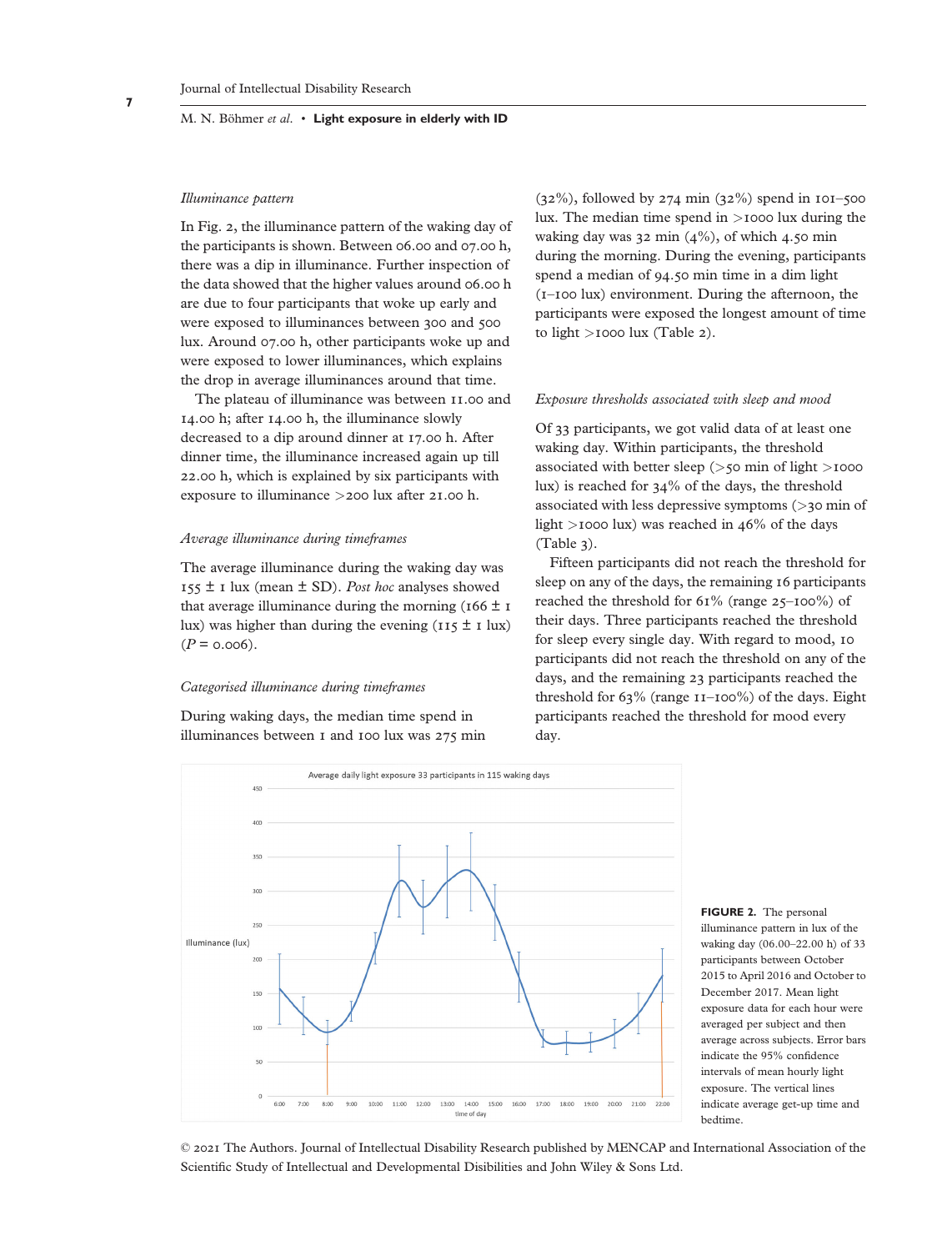| sarticipants   |                                 |                |                          |             |                                        |                                        |                                      |                                     | <b>Table 2</b> Minutes of illuminance in categories 1-100, 101-500, 501-1000 and >1000 lux and missing data during timeframes waking day, morning and evening with <25% missing values of 48 |
|----------------|---------------------------------|----------------|--------------------------|-------------|----------------------------------------|----------------------------------------|--------------------------------------|-------------------------------------|----------------------------------------------------------------------------------------------------------------------------------------------------------------------------------------------|
| imeframe       | Participants with<br>valid data | Time<br>frames | Minutes per<br>timeframe | Average lux | $I - 100$ lux                          | $ 01 - 500$ lux                        | 501-1000 lux                         | $> 1000$ lux                        | Missing data                                                                                                                                                                                 |
|                | Count                           | Count          | Median<br>(IQR)          | Mean (SD)   | Minutes median                         | Minutes median                         | Minutes median                       | Minutes median                      | Minutes median                                                                                                                                                                               |
| Waking day     |                                 | $\frac{5}{1}$  | $(767 - 960)$<br>860     | I55 (2)     | $(181.00 - 358.00)$<br>(IQR)<br>275.00 | $(195.00 - 348.00)$<br>(IQR)<br>274.00 | $(21.00 - 148.00)$<br>(IQR)<br>75.00 | $(4.00 - 105.00)$<br>(IQR)<br>32.00 | $(85.00 - 185.00)$ 15.81%<br>(IQR) (%)<br>136.00                                                                                                                                             |
| <b>Morning</b> |                                 |                | 240                      | 166 (2)     | 72.00                                  | 79.00                                  | 16.00                                | $(0.00 - 23.00)$<br>4.50            | 23.50                                                                                                                                                                                        |
| Evening        | 36                              | 96             | $(240 - 240)$<br>240     | 115(3)      | $(43.75 - 110.75)$<br>94.50            | $(53.75 - 113.00)$<br>59.50            | $(4.00 - 44.25)$                     | $-1.00$                             | $(9.00 - 00.0)$ 9.79%<br>30.50                                                                                                                                                               |
|                |                                 |                | $(240 - 240)$            |             | $(37.00 - 168.25)$                     | $(12.25 - 107.00)$                     | $(0.00 - 35.25)$                     | $(0.00 - 1.75)$                     | $(14.50 - 49.75)$ 12.7%                                                                                                                                                                      |

#### *Illuminance during week and months*

Mean illuminance during the waking day during the week was higher (173.28  $\pm$  1.90 lux) than during the weekend  $(120.23 \pm 1.9 \text{ lux}, t(113) = 2.962,$  $P = 0.004$ . When corrected for duration of the waking day, participants spend significantly less time in light *>*1000 lux during the weekend than during the week [week; mdn =  $\zeta$ o min ( $\zeta$ .6%), weekend; mdn = 5.5 min (0.7%),  $F_2$  = 6.43,  $P$  = 0.002]. During the weekend 18.5% of the waking days reached *>*50 min of light *>*1000 lux, compared to 50.6% during the week  $(X^2(I, N = 115) = 11.01, P = 0.001)$ . During the weekend, 28.9% of the waking days met the threshold of over 30 min of light *>*1000 lux, compared to 62.3% during the week  $(X<sup>2</sup>(1,$  $N = 115$  = 11.355,  $P = 0.001$  (Tables S5 and S6).

Light exposure *>*1000 lux during January differed from the other months. *Post hoc* analyses with Sidak correction showed that light exposure to *>*1000 was significantly lower during January ( $M = 14.42$  min,  $SD = 23.77$  min,  $F_5 = 4.38$ ,  $P = 0.001$ ). No differences in exposure to *>*1000 lux were seen for timeframes morning and evening.

## **Discussion**

The current study is the first to focus on personal daily light exposure as a possible factor in the development of sleep and depressive symptoms in elderly with ID living in a group home facility. Measuring light exposure seemed challenging, resulting in a large amount of missing values; thus, the results should be interpreted with some care. We found that the average illuminance in elderly with ID was 155 lux, and the illuminance pattern varied little over the day. The range of illuminance during the waking day was between 78 and 328 lux. In healthy elderly from the general population, this range during the waking day was 10 to 982 lux (Scheuermaier *et al*. 2010), indicating that the average illuminance during the day in elderly with ID is low.

The higher illuminances in the early morning and during the evening seen in some of the elderly with ID are thought to be caused by the lighting in the apartments of some participants. The dip of 50 lux around lunch time is interpreted as participants possibly leaning over to the table during lunch or the light sensor being covered by a bib. The dip in

© 2021 The Authors. Journal of Intellectual Disability Research published by MENCAP and International Association of the Scientific Study of Intellectual and Developmental Disibilities and John Wiley & Sons Ltd.

M. N. Böhmer *et al*. • **Light exposure in elderly with ID**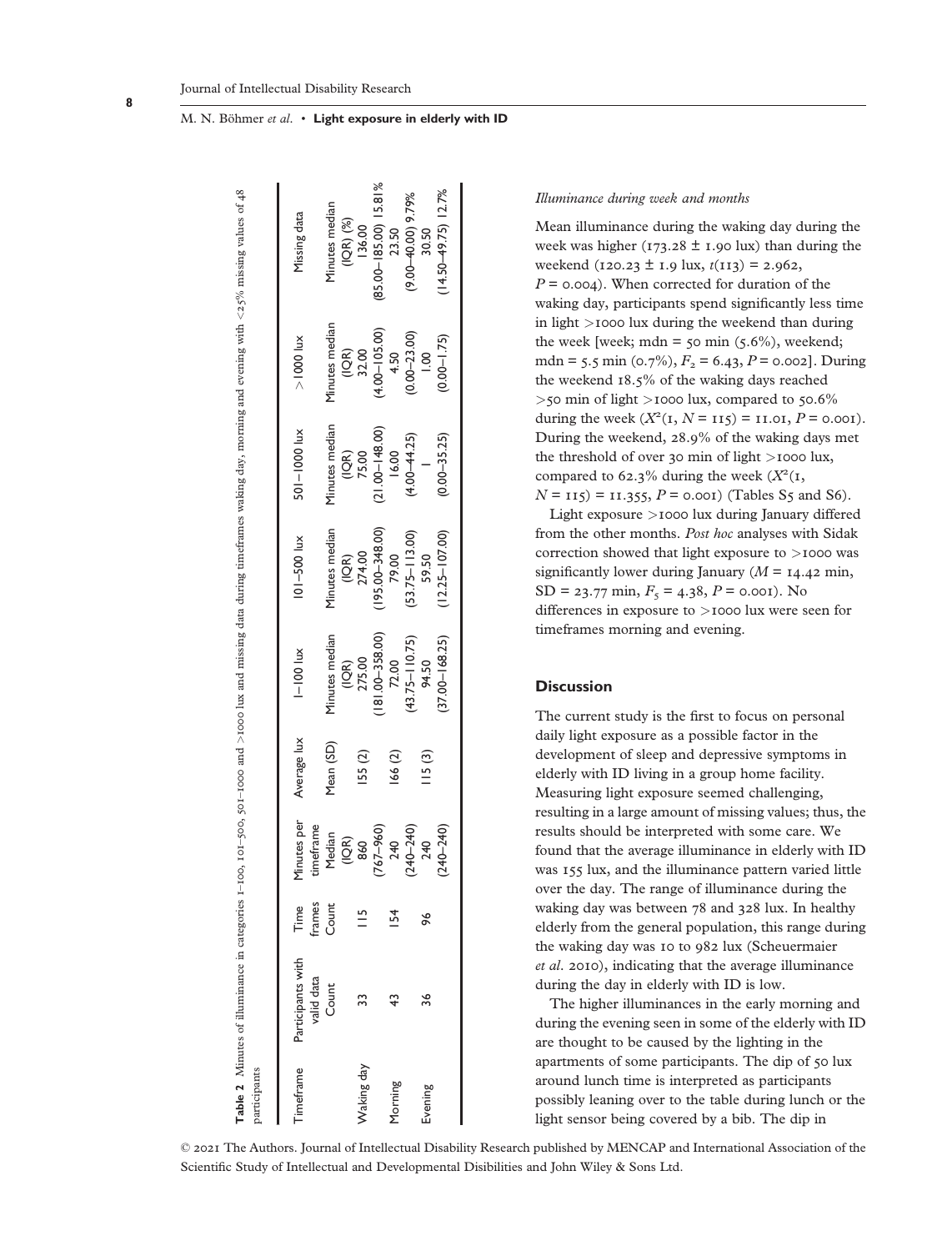|  |  |  | <b>Table 3</b> Exposure thresholds associated with sleep and mood for 33 participants with at least one valid waking day |  |  |
|--|--|--|--------------------------------------------------------------------------------------------------------------------------|--|--|
|--|--|--|--------------------------------------------------------------------------------------------------------------------------|--|--|

| Variable<br>Percentage of days threshold was met | 34%      | Sleep ( $>$ 50 min of $>$ 1000 lux per waking day) Mood ( $>$ 30 min of $>$ 1000 lux per waking day)<br>46% |
|--------------------------------------------------|----------|-------------------------------------------------------------------------------------------------------------|
| Participants met threshold for                   |          |                                                                                                             |
| None of the days                                 | 15(45%)  | 10(30%)                                                                                                     |
| $\geq$ 1% of the days                            | 18 (55%) | 23 (70%)                                                                                                    |
| $\geq$ 25% of the days                           | 17 (52%) | 21(64%)                                                                                                     |
| $\geq$ 50% of the days                           | 13(39%)  | 17 (52%)                                                                                                    |
| $\geq$ 75% of the days                           | 7(21%)   | 12(36%)                                                                                                     |
| 100% of the days                                 | 3(9%)    | 8(24%)                                                                                                      |

Percentages of days that met thresholds within participants.

illuminance after 14.00 h might be because of the participants coming home from their daily activities were light exposure might have been higher.

Elderly with ID spent most of their waking day in indoor levels of light, which is comparable with the healthy general population of all ages (Savides *et al*. 1986; Espiritu *et al*. 1994; Hebert *et al*. 1998; Jean-Louis *et al*. 2000). Participants were exposed to a median of 32 min of light *>*1000 lux. Average illuminances above 1000 lux in adults from the general population ranges between 58 and 105 min per waking day (Espiritu *et al*. 1994; Kawinska *et al*. 2005; aan het Rot *et al*. 2008; Hubalek *et al*. 2010; Crowley *et al*. 2015). Independently living elderly were exposed to 65 min (Aarts *et al*. 2006) to approximately 2 h (Scheuermaier *et al*. 2010) of light levels above 1000 lux. Studies in clinical populations showed that patients with dementia in nursing homes were exposed for 10.5 min (Ancoli-Israel *et al*. 2003), and institutionalised elderly with schizophrenia 77 min a day to light *>*1000 lux (Martin *et al*. 2005). Elderly with ID living in group homes, like other groups in care facilities, were exposed to less light *>*1000 lux compared to the general population.

Elderly with ID were mostly exposed to light *>*1000 lux during the afternoon. For a beneficial effect on health, the amount of light exposure as well as the timing of the exposure is essential. With light exposure during the day, the suprachiasmatic nucleus becomes less sensitive for light exposure (Chang *et al*. 2011). Thus, bright light therapy as treatment for affective disorders is advised to be administered during the hours after waking up (Dallaspezia *et al*. 2012). Our results suggest that the timing of the exposure to light *>*1000 lux in elderly with ID might

therefore be suboptimal for the regulation of the circadian rhythm, sleep and mood as shown in other populations.

Only about half of elderly with ID met the suggested thresholds that are associated with better sleep efficiency and mood for most of their days. The threshold analyses were merely explorative to qualify the light exposure in our study sample. As the thresholds were based on cross-sectional data from other populations, no conclusion can be drawn about the causal relationship between light exposure and sleep or mood. Nonetheless, we conclude that elderly with ID are exposed to low levels of light *>*1000 lux, thresholds that might be associated with better sleep efficiency and mood.

Elderly with ID were exposed to more light *>*1000 lux during the week than during weekend days and the thresholds for light exposure that are associated with better sleep efficiency and mood are met more often during the week (50.6% and 62.3%) than during the weekend  $(18.5\% \text{ and } 28.9\%)$ . As the initiative to undertake activities or to go outside often has to come from others like professional caregivers and less activities are organised during the weekend in the group homes, elderly with ID might be less active during the weekend and exposed to less outdoor light levels then during the week.

## Strengths and limitations

This is the first study on personal daily light exposure in elderly with ID. Strengths of the current study are the large study sample, the continuously measured person-bound illuminance and the additional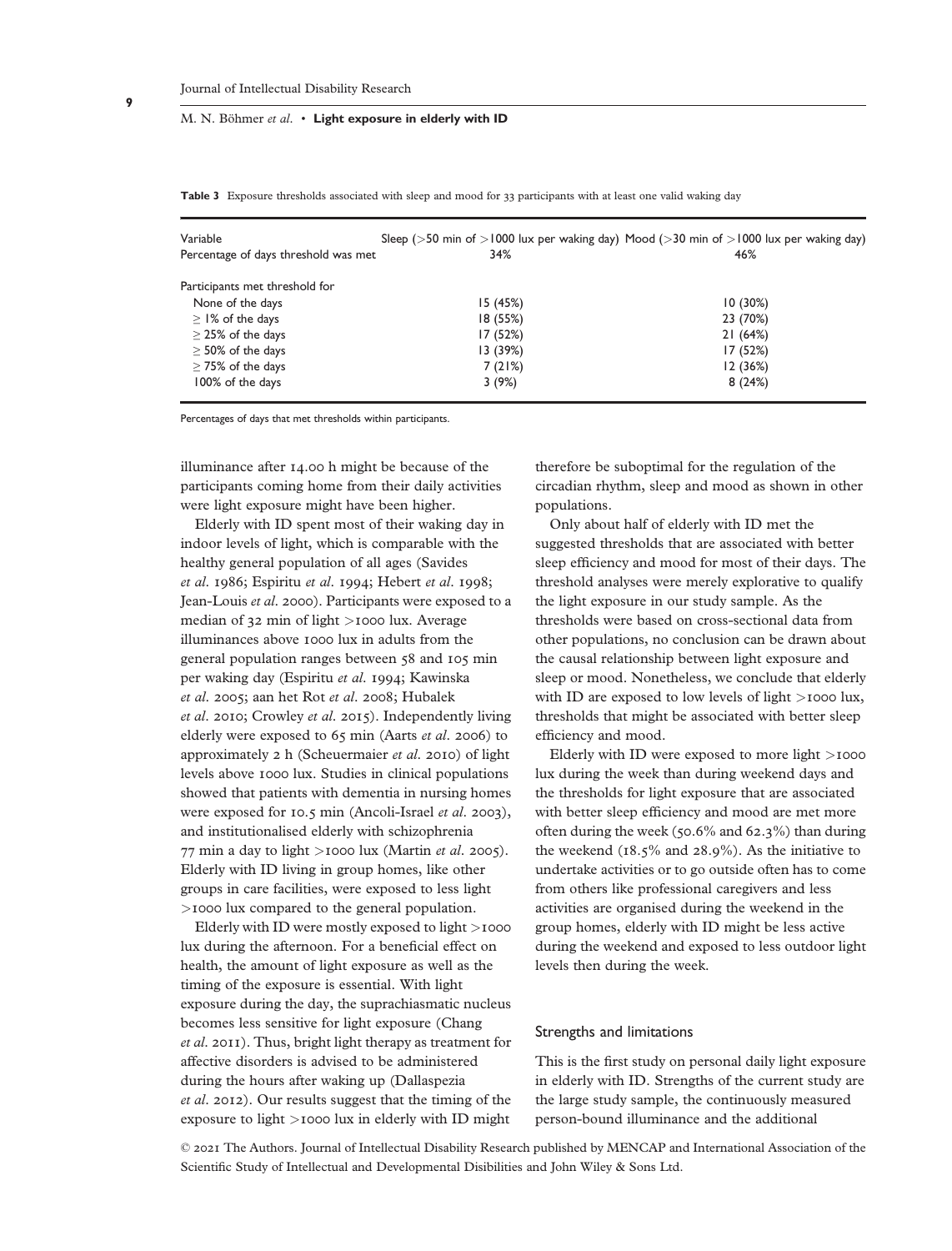calibration of the light loggers. Also, we composed the most reliable data set with the least missing values.

The amount of zero-values ranged between 34% and 51% over the timeframes. These values might be a result of wearing the light sensor incorrectly. Exploratory tests with the HOBO data loggers showed that wearing the logger the wrong way around or underneath a coat, the data logger would record a 10th of the light exposure when the HOBO was worn correctly. Alternatively, the zero-values might also be true low light levels a little above 0 lux. Since it is unclear what the zero-values resembled, only the data of timeframes with less than 25% missing values were used.

Despite the fact that measuring personal light exposure was shown to be feasible in our population before (Van Duijnhoven *et al*. 2017), the current study has shown that retrieving valid data from these measurements is an additional challenge. As a result of the missing values, data of 200 waking days and complete data of nine participants had to be excluded. This challenge adds to the importance of the current data on light exposure in elderly with ID.

Aside from the missing data on light exposure, data on medical status were missing too. Therefore, performing subset analyses for psychiatric disorders or visual impairments was not possible. Neither could we correct for possible sleep movement disorders, that might have affected the bedtimes and duration of the waking day. In future research, it is strongly advised to collect this data too. Based on results from subset analyses, guidelines for the lit environment could be formulated for specific populations of elderly with ID, for instance behavioural disorders, visual impaired residents or residents with neurodegenerative disorders like dementia.

In future research, underestimating light exposure could be prevented by the use of two light sensors; one on a broche above the clothing worn inside and one on the jacket worn outside (Te Lindert *et al*. 2018; Itzhacki *et al*. 2019). As the circadian rhythm is entrained under the influence of light with shorter wavelengths (Wright and Lack 2001), measuring the spectral properties of light exposure would be advised too (Aarts *et al*. 2017). In addition, to gain insight into the light exposure over the full day and year, measurements should be extended to during the night as well as spring and autumn. Lastly, an intervention study could be performed to study the relationship

between light exposure, sleep and mood in elderly with ID in order to study the impact of light exposure in this population.

## **Conclusion**

This is the first study on personal daily light exposure in elderly with ID living in group homes. Elderly with ID spend most of their waking day in low light levels with minor variation over the day. Our results showed that light exposure *>*1000 lux in elderly with ID was timed in the afternoon. Overall, exposure in elderly with ID did not meet the proposed values associated with better sleep and mood. The low light levels in the living environment as shown by Jelluma *et al*. (2012) are not counterbalanced by the personal daily light exposure of the elderly with ID. Insufficient and inadequately timed light exposure might play a role in the development of sleep and mood disorders that are prevalent in this population. Given the importance of adequate light exposure for regulation of sleep and mood, and the prevalence of sleep and mood problems in elderly with ID, the current study suggests that the lit environment for this already frail population should be given more attention.

# **Author contributions**

All authors made substantial contributions to the design of this study and/or were involved in the interpretation of the data. All authors drafted the work, and reviewed and revised the manuscript critically. All authors approved the final version to be published.

#### **Acknowledgements**

The authors want to thank the participants, their families and professional care takers and care providers Middin, ASVZ and SWZ for their collaboration for this study. The authors thank Juliëtte van Duijnhoven for her assistance during the calibrations of the light sensors.

# **Source of Funding**

This study is funded by Middin, care organization for people with intellectual disabilities, Rijswijk, the Netherlands.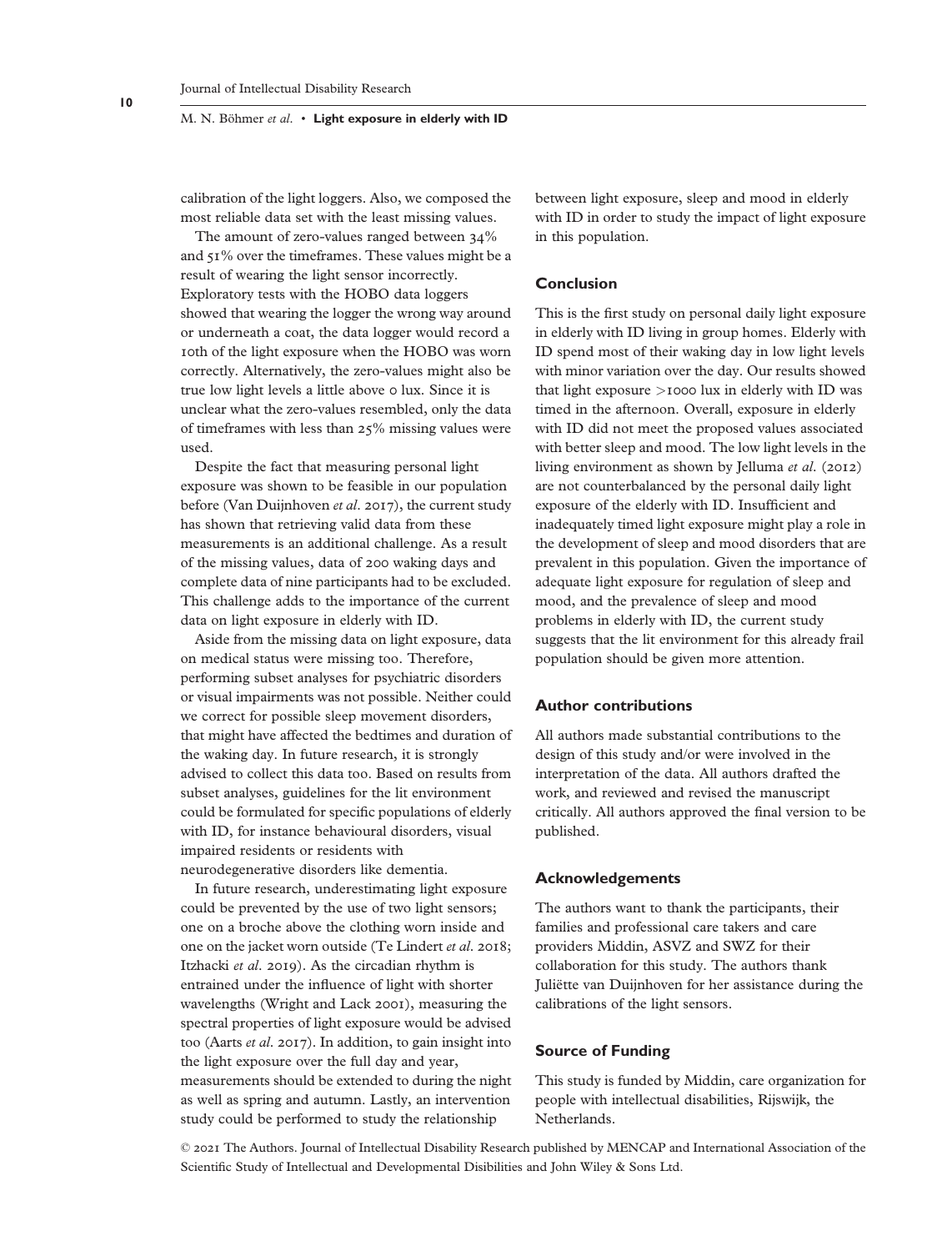## **Conflict of Interest**

No conflicts of interest have been declared.

#### **References**

- aan het Rot M., Moskowitz D. S. & Young S. N. (2008) Exposure to bright light is associated with positive social interaction and good mood over short time periods: a naturalistic study in mildly seasonal people. *Journal of Psychiatric Research* **42**, 311–9.
- Aarts M. P. J., Schoutens T. A. M. C. & Stapel J. C. (2006) Natural light exposure, healthy elderly people and sleep: a field study. 2nd CIE Expert Symposium on "Lighting and Health". Ottawa, Ontario, Canada
- Aarts M. P. J., Stapel J. C., Schoutens A. M. C. & Van Hoof J. (2018) Exploring the impact of natural light exposure on sleep of healthy older adults: a field study. *Journal of Daylighting* **5**, 14–20.
- Aarts M. P. J., Van Duijnhoven J., Aries M. B. C. & Rosemann A. L. P. (2017) Performance of personally worn dosimeters to study non-image forming effects of light: assessment methods. *Building and Environment* **117**, 60–72.
- Albert S. M., Bear-Lehman J., Burkhardt A., Merete-Roa B., Noboa-Lemonier R. & Teresi J. (2006) Variation in sources of clinician-rated and self-rated instrumental activities of daily living disability. *The Journals of Gerontology. Series A, Biological Sciences and Medical Sciences* **61**, 826–31.
- Ancoli-Israel S., Gehrman P., Martin J. L., Shochat T., Marler M., Corey-Bloom J. *et al*. (2003) Increased light exposure consolidates sleep and strengthens circadian rhythms in severe Alzheimer's disease patients. *Behavioral Sleep Medicine* **1**, 22–36.
- Buurman B. M., Van Munster B. C., Korevaar J. C., De Haan R. J. & De Rooij S. E. (2011) Variability in measuring (instrumental) activities of daily living functioning and functional decline in hospitalized older medical patients: a systematic review. *Journal of Clinical Epidemiology* **64**, 619–27.
- Chang A. M., Scheer F. A. & Czeisler C. A. (2011) The human circadian system adapts to prior photic history. *The Journal of Physiology* **589**, 1095–102.
- Crowley S. J., Molina T. A. & Burgess H. J. (2015) A week in the life of full-time office workers: work day and weekend light exposure in summer and winter. *Applied Ergonomics* **46**, 193–200.
- Dallaspezia S., Benedetti F., Colombo C., Barbini B., Fulgosi M. C., Gavinelli C. *et al*. (2012) Optimized light therapy for non-seasonal major depressive disorder: effects of timing and season. *Journal of Affective Disorders* **138**, 337–42.
- Duffy J. F., Kronauer R. E. & Czeisler C. A. (1996) Phaseshifting human circadian rhythms: influence of sleep

timing, social contact and light exposure. *The Journal of Physiology* **495**, 289–97.

- Esliger D. W., Rowlands A. V., Hurst T. L., Catt M., Murray P. & Eston R. G. (2011) Validation of the Genea accelerometer. *Medicine and Science in Sports and Exercise* **43**, 1085–93.
- Espiritu R. C., Kripke D. F., Ancoli-Israel S., Mowen M. A., Mason W. J., Fell R. L. *et al*. (1994) Low illumination experienced by San Diego adults: association with atypical depressive symptoms. *Biological Psychiatry* **35**, 403–7.
- Figueiro M. G., Steverson B., Heerwagen J., Kampschroer K., Hunter C. M., Gonzales K. *et al*. (2017) The impact of daytime light exposures on sleep and mood in office workers. *Sleep Health* **3**, 204–15.
- Golden R. N., Gaynes B. N., Ekstrom R. D., Hamer R. M., Jacobsen F. M., Suppes T. *et al*. (2005) The efficacy of light therapy in the treatment of mood disorders: a review and meta-analysis of the evidence. *The American Journal of Psychiatry* **162**, 656–62.
- Goulet G., Mongrain V., Desrosiers C., Paquet J. & Dumont M. (2007) Daily light exposure in morning-type and evening-type individuals. *Journal of Biological Rhythms* **22**, 151–8.
- Grandner M. A., Kripke D. F. & Langer R. D. (2006) Light exposure is related to social and emotional functioning and to quality of life in older women. *Psychiatry Research* **143**, 35–42.
- Green J., Forster A. & Young J. (2001) A test-retest reliability study of the Barthel Index, the Rivermead Mobility Index, the Nottingham Extended Activities of Daily Living Scale and the Frenchay Activities Index in stroke patients. *Disability and Rehabilitation* **23**, 670–6.
- Gresham G. E., Phillips T. F. & Labi M. L. (1980) Adl status in stroke: relative merits of three standard indexes. *Archives of Physical Medicine and Rehabilitation* **61**, 355–8.
- Hebert M., Dumont M. & Paquet J. (1998) Seasonal and diurnal patterns of human illumination under natural conditions. *Chronobiology International* **15**, 59–70.
- Hermans H., Beekman A. T. F. & Evenhuis H. M. (2013) Prevalence of depression and anxiety in older users of formal Dutch intellectual disability services. *Journal of Affective Disorders* **144**, 94–100.
- Hubalek S., Brink M. & Schierz C. (2010) Office workers' daily exposure to light and its influence on sleep quality and mood. *Lighting Research and Technology* **42**, 33–50.
- Itzhacki J., Te Lindert B. H. W., Van Der Meijden W. P., Kringelbach M. L., Mendoza J. & Van Someren E. J. W. (2019) Environmental light and time of day modulate subjective liking and wanting. *Emotion* **19**, 10–20.
- Jean-Louis G., Kripke D. F., Ancoli-Israel S., Klauber M. R., Sepulveda R. S., Mowen M. A. *et al*. (2000) Circadian sleep, illumination, and activity patterns in women: influences of aging and time reference. *Physiology & Behavior* **68**, 347–52.